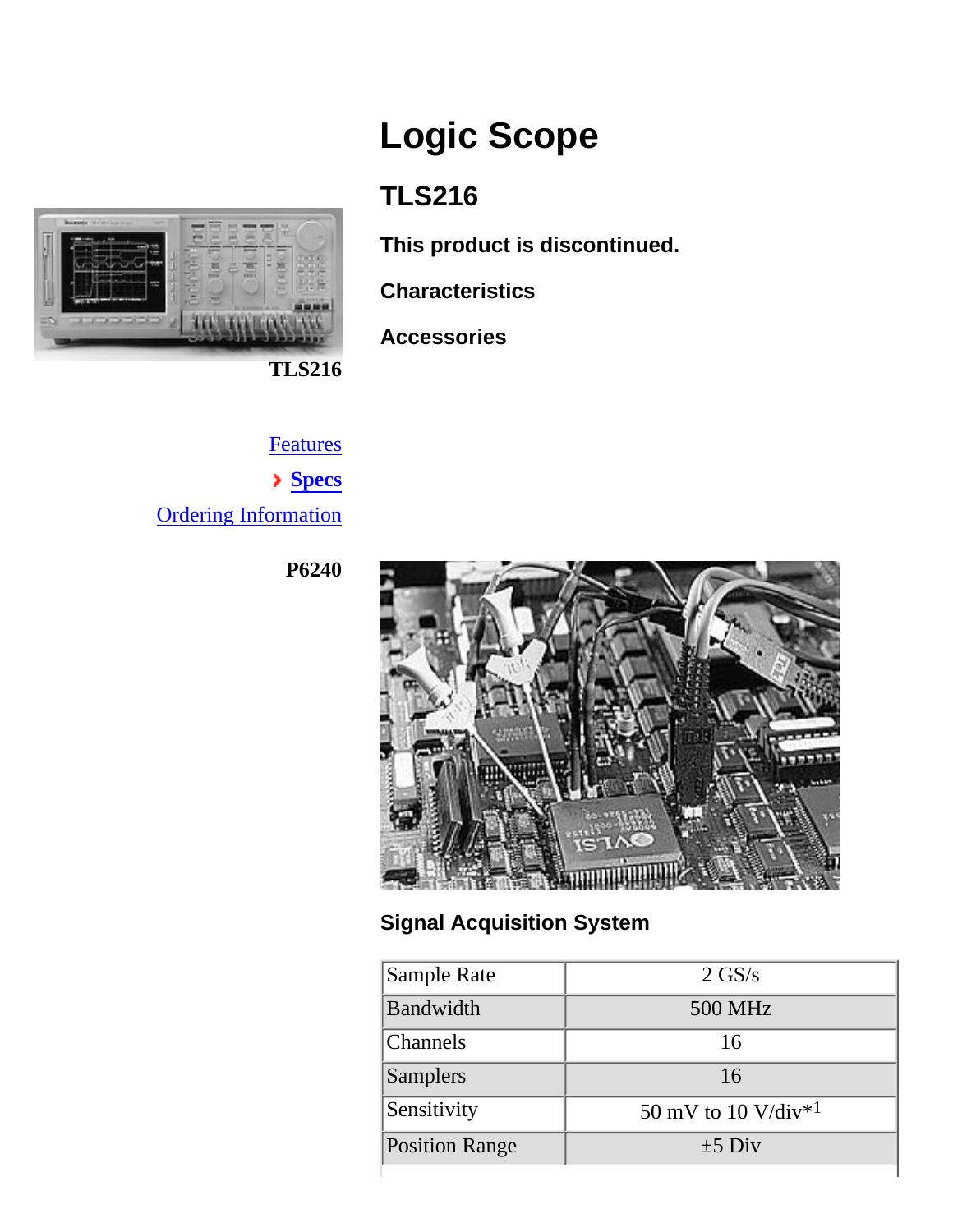| Offset | $\pm 1$ V from 1 to 99.5 mV/div |
|--------|---------------------------------|
|        |                                 |

\*1 Magnification used above 2 V/div range.

#### **Vertical System**

**DC Gain Accuracy -**  $\pm 1.5$ **% after probe calibration.** 

**Vertical Resolution -** 8-Bits (256 levels over 10.24 vertical divisions), 11-Bits with averaging.

**Analog Bandwidth Selection -** 20 MHz and full.

**Input Coupling -** DC.

**Input Impedance -** 50 Ohm with coax adapter, 1 megaohm with probe.

**Maximum Input Voltage -** Max nondestructive input ±25 V  $(DC + Peak AC)$ .

**Dynamic Range - +15 V to -12 V with probe.** 

#### **Time Base System**

| Time Bases                  | Main, Delayed                             |  |
|-----------------------------|-------------------------------------------|--|
| Time/Division Range         | 500 ps to 5 s/div                         |  |
| Time Base Accuracy          | $0.01\%$ over any interval $\langle$ 1 ms |  |
| <b>Record Length</b>        | 500 to 2,000 pts                          |  |
| <b>Pre-trigger Position</b> | $20\%$ to 80% of record                   |  |

#### **Acquisition Modes**

**Sample -** Sample data only.

**Envelope -** Max/min values acquired over one or more acquisitions.

**Average -** Waveform averages selectable from 2 to 10,000.

#### **Display**

**Mixed-mode Data Display -** Logic Scope offers Analog, Timing and BusForm<sup>TM</sup> display formats that simplify recognition of digital timing faults and signal anomalies. BusForm display compresses many input signals into the least amount of display area. The acquired data can be displayed in any of the three display modes without re-acquiring.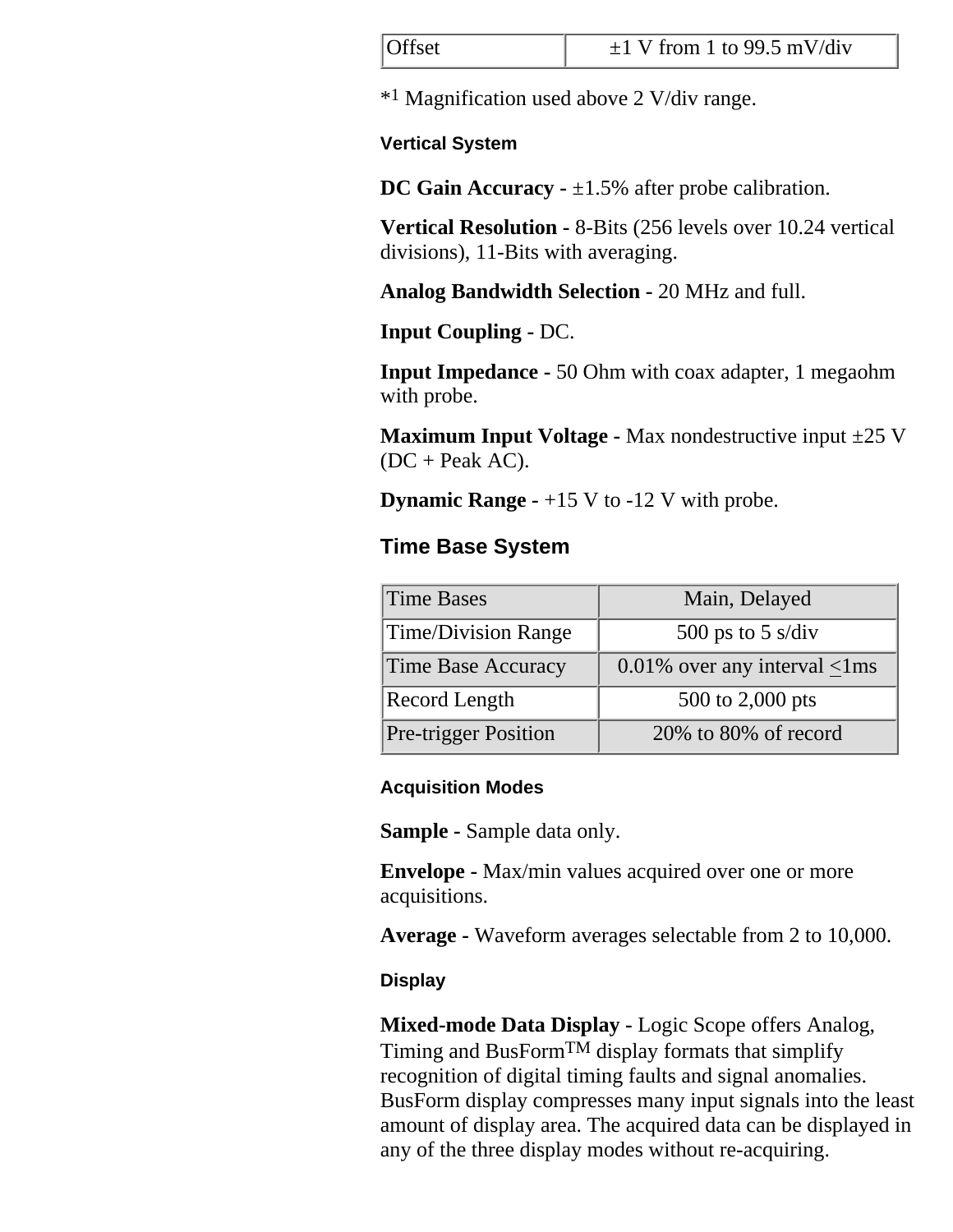**Waveform Style -** Dots, vectors, variable persistence selectable from 250 ms to 10 s, infinite persistence and intensified samples.

**Color -** Standard palettes and user definable colors for waveforms, text, graticules and cursors. Measurement text and cursor colors matched to waveform. Waveform collision areas highlighted with different color. Statistical waveform distribution shown with color grading through variable persistence.

**Color Grading -** With variable persistence selected, historical timing information is represented by temperature or spectral color scheme providing "z-axis" information about rapidly changing waveforms.

**Graticules -** Full, grid, cross hair, frame.

**Format -** YT.

**Fit to Screen -** Entire acquisition memory displayed on screen.

**Triggering System**

**Triggers -** Main, Delayed.

**Main Trigger Modes -** Auto, Normal, Single.

**Delayed Trigger -** Delayed by time and/or events.

**Time Delay Range -** 16 ns to 250 s (time/div  $\leq$ 10 µs); 15.1 ns to  $250$  s (time/div < $25 \text{ }\mu\text{s}$ ).

**Events Delay Range -** 1 to 9,999,999 events.

**AUX Trigger Input -** TTL compatible; Max input voltage is  $-1$  V to  $+6$  V.

#### **Measurement System**

The Logic Scope provides a comprehensive suite of automatic measurements specifically designed to improve efficiency when troubleshooting digital hardware. Twenty-eight on-board measurements, including setup time, hold time and skew, speed identification of common digital problems. Whereas traditional DSOs confine waveform measurements to establishing the relationship of a single channel to a clock, the Logic Scope simultaneously samples on all channels, so you can see the relationships between multiple channels.

#### **Automatic Waveform Measurements**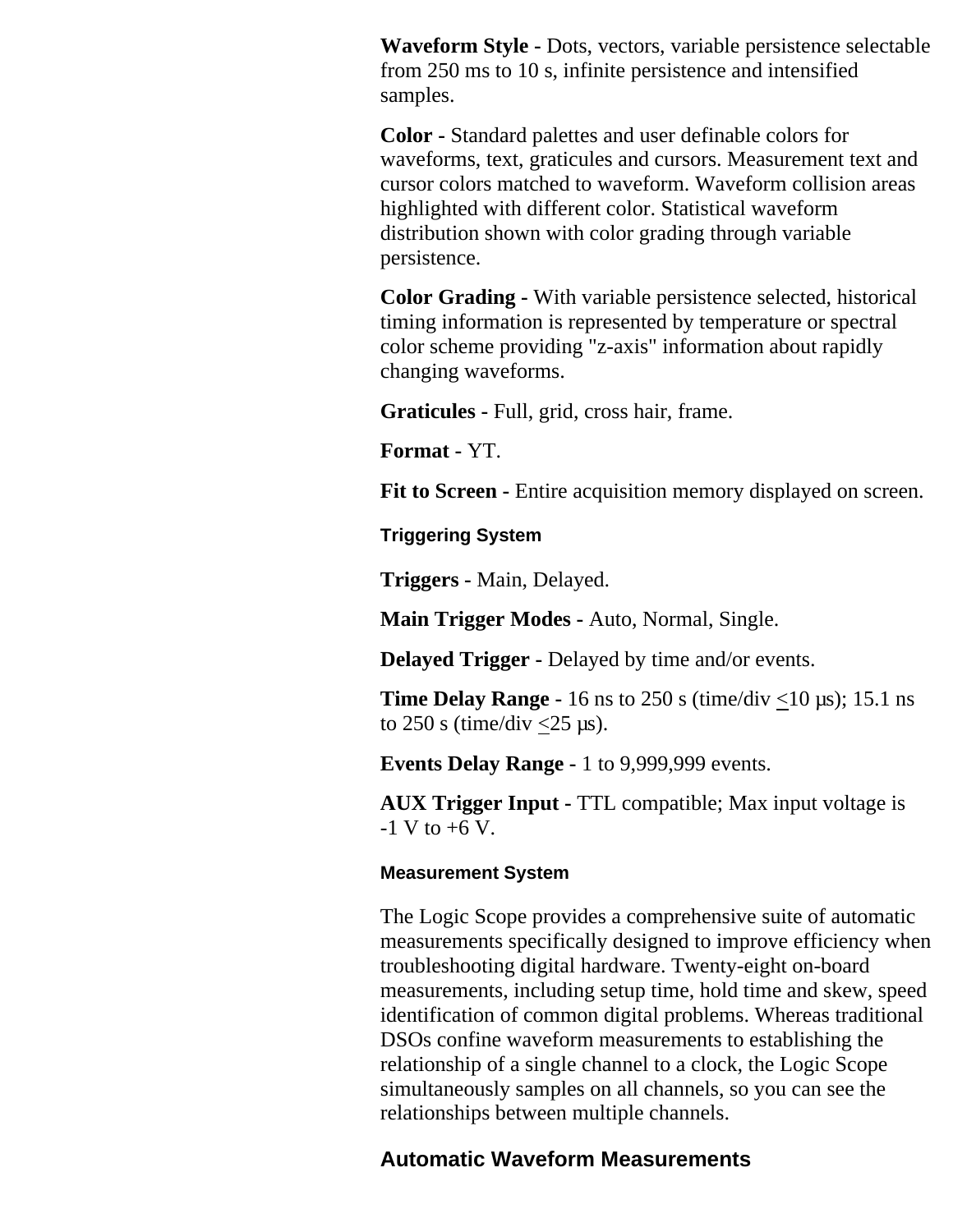| Period                   | Frequency          |  |
|--------------------------|--------------------|--|
| High                     | Low                |  |
| $+$ Width                | - Width            |  |
| Maximum                  | Minimum            |  |
| Rise                     | Fall               |  |
| Peak to Peak             | Amplitude          |  |
| $+$ Duty Cycle           | - Duty Cycle       |  |
| $+$ Overshoot            | - Overshoot        |  |
| <b>Propagation Delay</b> | <b>Burst Width</b> |  |
| Mean                     | <b>Cycle Mean</b>  |  |
| rms                      | Cycle rms          |  |
| Area                     | Cycle Area         |  |
| Phase                    | <b>Setup Time</b>  |  |
| <b>Hold Time</b>         | <b>Skew</b>        |  |

Continuous update of up to four measurements on any combination of waveforms.

**Gated -** Any region of the record may be isolated for measurement using vertical bars.

**Snapshot -** Performs all measurements on any one waveform, showing results from one instant in time.

**Cursor Measurements -** Absolute, Delta; Volts, Time, Frequency, Binary Readout.

**Cursor Types -** Horizontal bars (volts); Vertical bars (time); operated independently or in tracking mode.

#### **Computer Interface**

**GPIB (IEEE 488.2) Programmability - Full talk/listen modes.** Control of all modes, settings, and measurements.

#### **Hard Copy/Desktop Publishing**

**Printer -** HP ThinkJet, Epson, PostScript, DeskJet, LaserJet, DPU 411/412.

**Export File Formats -** EPS (Encapsulated PostScript), Interleaf, TIFF, PCX, BMP, RLE.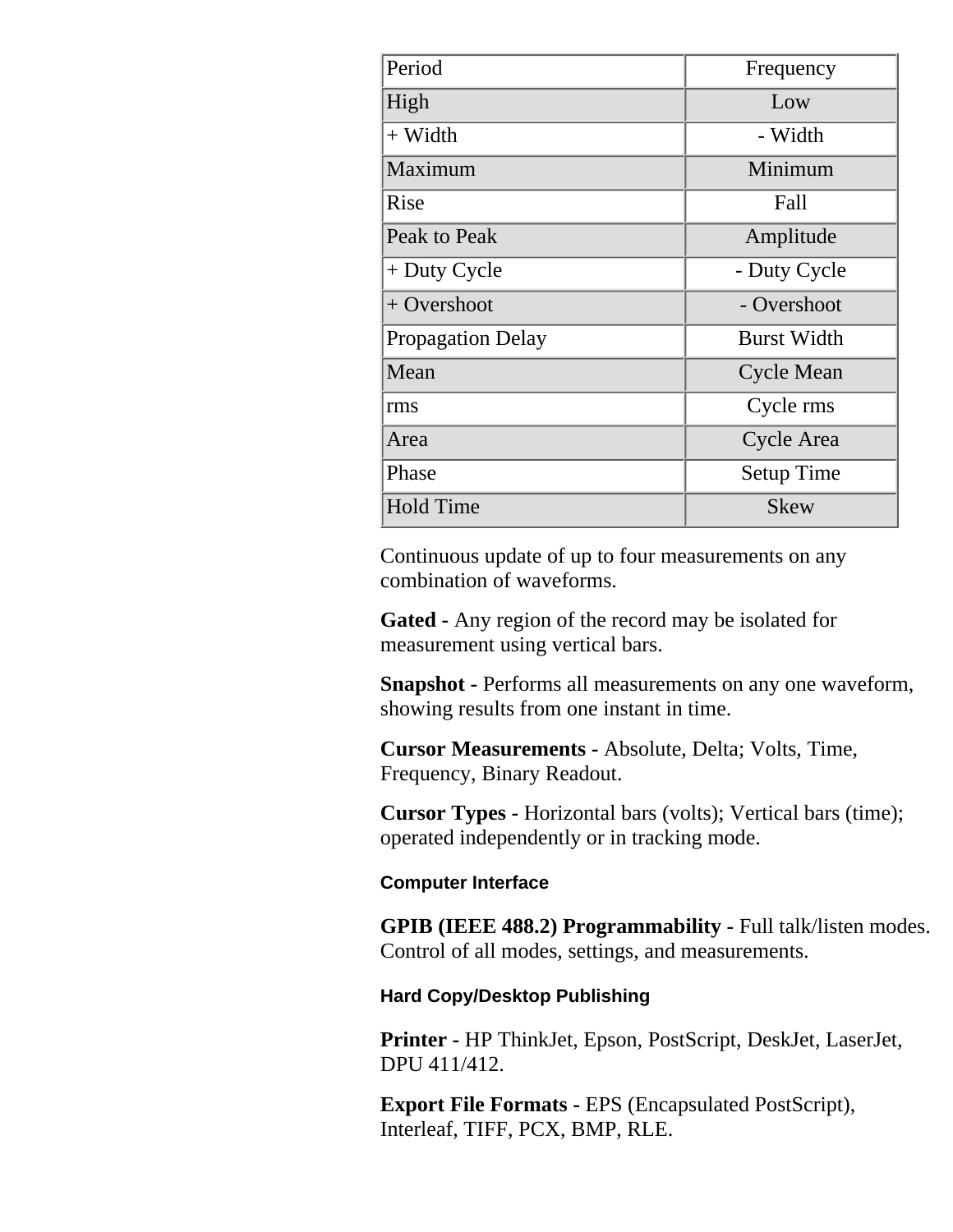**Plotter Support -** HPGL.

**I/O Ports -** GPIB, Centronics, RS-232 (Talk only).

**Floppy Disk Drive -** 3.5 in., 1.44 MB DOS format.

**VGA Output -** 15-Pin analog output (Color).

#### **Storage**

**Waveforms -** 16 full 2,000 pt waveforms. 119,008 500 pt waveforms on 1.44 MB floppy disk.

**Setups -** 10 front-panel setups. 78,947 setups on 1.44 MB floppy disk.

### **Trigger Types (Main and Delayed)**

| <b>Edge</b>                       | Trigger when either a rising or<br>falling edge (positive or negative<br>slope) is detected.                                                                                        |  |
|-----------------------------------|-------------------------------------------------------------------------------------------------------------------------------------------------------------------------------------|--|
| <b>Pulse</b>                      | The pulse may be positive or<br>negative and defined by a<br>duration.                                                                                                              |  |
| Width $(<$ Time, >Time)           | Trigger when the duration of<br>either a positive or negative pulse<br>is less than or greater than the<br>user-defined input.                                                      |  |
| Range (In Range, Out<br>of Range) | Trigger when the duration of<br>either a positive or negative pulse<br>is either between the upper and<br>lower limits or outside the limits.                                       |  |
| Time-out                          | Trigger at the end of a<br>user-defined time period if the<br>trailing edge of either a positive<br>or negative pulse is not detected.                                              |  |
| <b>Pattern</b>                    | Each input may be defined as a<br>low (logic 0), high (logic 1), or<br>don't care $(X)$ . Inputs can be<br>ANDed or ORed. The pattern<br>may be positive true or positive<br>false. |  |
| Width $(<$ Time, >Time)           | Trigger when the duration of a<br>user-defined logical pattern is<br>less than or greater than the<br>user-defined input.                                                           |  |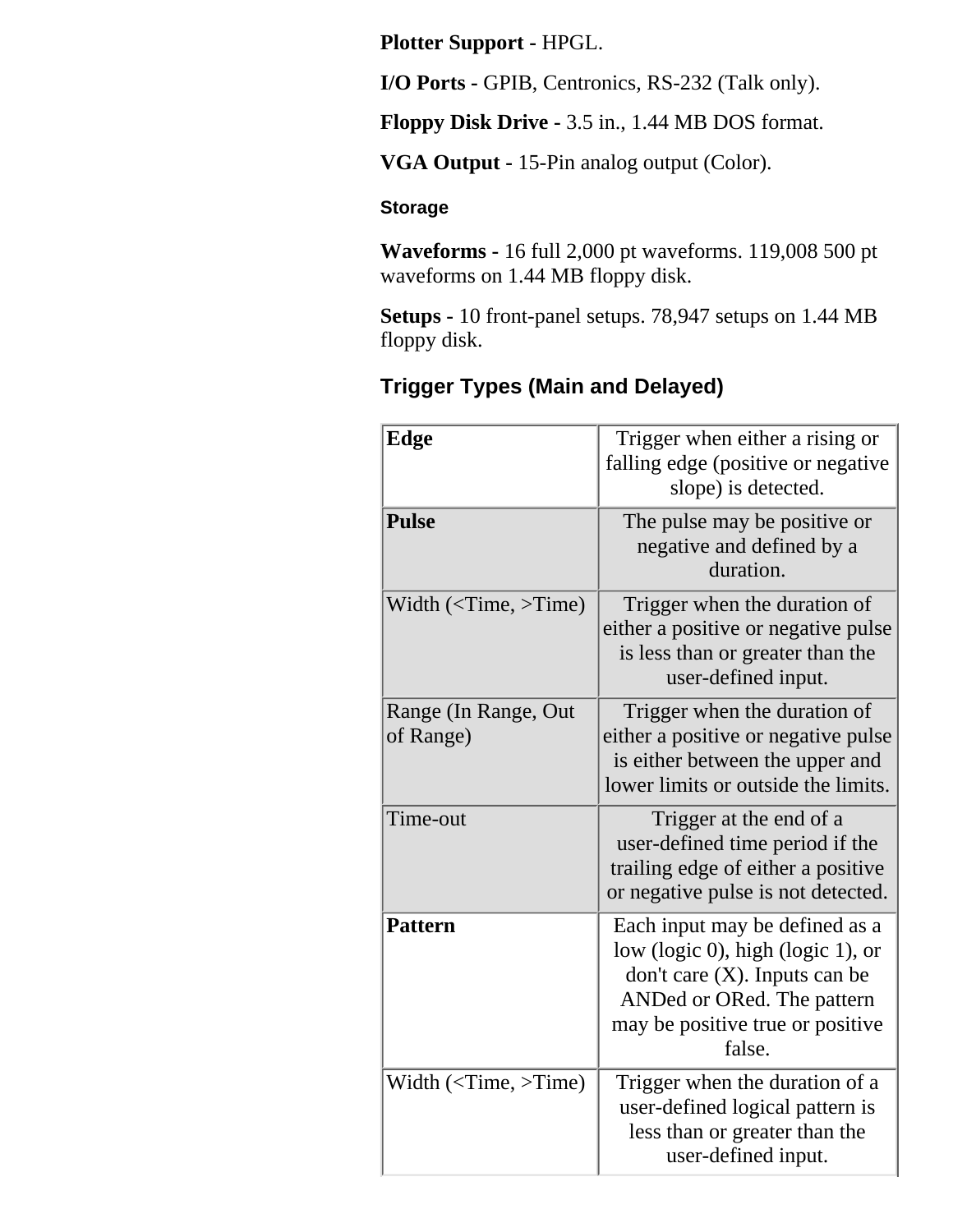| Range (In Range, Out)             | Trigger when the duration of a                                                                                                                                                                                                                             |  |  |
|-----------------------------------|------------------------------------------------------------------------------------------------------------------------------------------------------------------------------------------------------------------------------------------------------------|--|--|
| of Range)                         | user-defined logical pattern is<br>either between the upper and<br>lower limits or outside the limits.                                                                                                                                                     |  |  |
| Time-out                          | Trigger at the end of a<br>user-defined time period if the<br>user-defined logical pattern of a<br>specified duration does not<br>occur.                                                                                                                   |  |  |
| Sequence                          | The sequence is defined by a set<br>of start and end events. The start<br>or end event can be either a<br>pattern or an edge (positive or<br>negative slope).                                                                                              |  |  |
| Width $(<$ Time, >Time)           | Trigger when the duration<br>between the user-defined start<br>and end events is less than or<br>greater than the user-defined<br>input.                                                                                                                   |  |  |
| Range (In Range, Out<br>of Range) | Trigger when the duration<br>between the user-defined start<br>and end events is either between<br>the upper and lower limits or<br>outside the limits.                                                                                                    |  |  |
| Time-out                          | Trigger at the end of a<br>user-defined time period if the<br>user-defined end event does not<br>occur within the specified time<br>after the start event.                                                                                                 |  |  |
| <b>State</b>                      | Trigger when a user-specified<br>logical pattern is detected and the<br>input defined as the clock goes<br>true or goes false. Each input<br>may be specified as a low (logic<br>0), high (logic 1), or don't care<br>(X). Inputs can be ANDed or<br>ORed. |  |  |

## **Power Requirements**

**Line Voltage Range -**  $90$  **to 250 V<sub>RMS</sub>.** 

**Line Frequency -** 47 to 63 Hz.